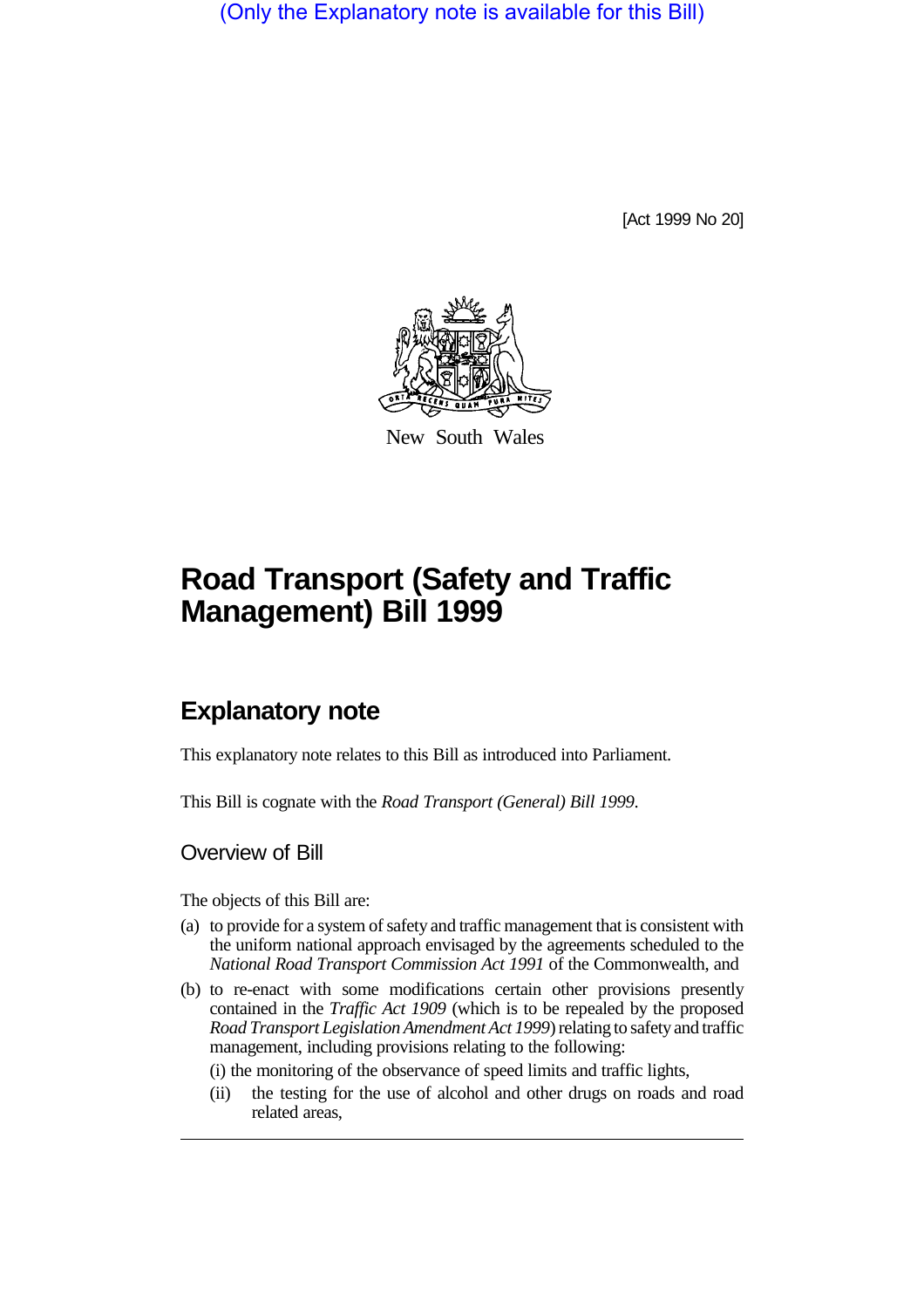Explanatory note

- (iii) the use of heavy vehicles and vehicles carrying dangerous goods,
- (iv) accidents on roads and road related areas.

## Outline of provisions

### **Part 1 Preliminary**

**Clause 1** sets out the name (also called the short title) of the proposed Act.

**Clause 2** provides for the commencement of the proposed Act on a day or days to be appointed by proclamation.

**Clause 3** sets out the objects of the proposed Act.

**Clause 4** provides that expressions used in the proposed Act have the meanings given to them in the Dictionary at the end of the proposed Act.

**Clause 5** provides that the proposed Act binds the Crown.

**Clause 6** enables the regulations to apply any or all of the provisions of the *Acts Interpretation Act 1901* of the Commonwealth to the interpretation of the proposed Act or the regulations (or to specified provisions of this Act or the regulations) or to any instrument made under the proposed Act or the regulations (or to specified provisions of any such instrument). The principal purpose of the provision is to enable common interpretation provisions to be applied to uniform national law that is applied, incorporated or adopted in New South Wales by or under the proposed Act.

**Clause 7** provides that notes in the proposed Act do not form part of the Act.

## **Part 2 Alcohol and other drug use**

### **Division 1 Offences involving prescribed concentrations of alcohol**

**Clause 8** sets out definitions that are used in the Division, including definitions of *special category driver* and *special category supervisor*. Special category drivers include drivers with learner licences and certain provisional licences and drivers whose driver licences have been suspended or cancelled or who have been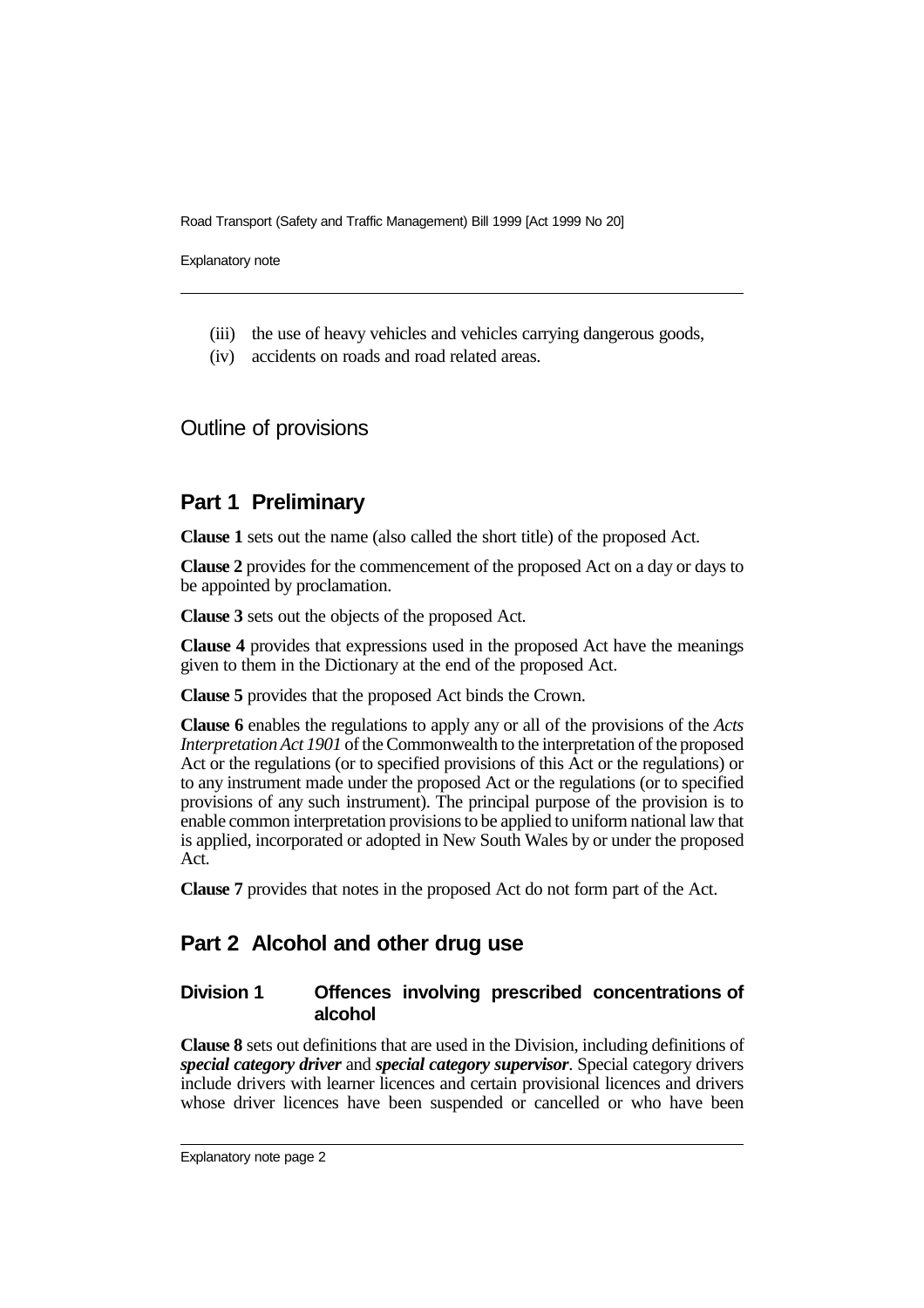Explanatory note

disqualified from driving. A special category supervisor is a person who, were the person driving the motor vehicle, would be a special category driver in respect of the motor vehicle.

The proposed section substantially re-enacts the definitions set out in section 4E (1)–(1C) of the *Traffic Act 1909*.

**Clause 9** creates 4 offences involving the presence of certain prescribed concentrations of alcohol in a driver's and, in some cases, a passenger's blood.

Firstly, the proposed section makes it an offence for a special category driver to drive or attempt to drive a motor vehicle while the special range prescribed concentration of alcohol is in the person's blood. It also makes it an offence for a driver licence holder who is a special category supervisor having that concentration of alcohol in his or her blood to occupy the seat in a motor vehicle next to a holder of a learner licence who is driving the vehicle. The *special range prescribed concentration of alcohol* is defined in the Dictionary to be a concentration of 0.02 grammes or more, but less than 0.05 grammes, of alcohol in 100 millilitres of blood. The maximum penalty for such an offence will be 10 penalty units (in the case of a first offence) or 20 penalty units (in the case of a second or subsequent offence).

Secondly, the proposed section makes it an offence for a person to drive or attempt to drive a motor vehicle while the low range prescribed concentration of alcohol is in the person's blood. It also makes it an offence for a driver licence holder having that concentration of alcohol in his or her blood to occupy the seat in a motor vehicle next to a holder of a learner licence who is driving the vehicle. The *low range prescribed concentration of alcohol* is defined in the Dictionary to be a concentration of 0.05 grammes or more, but less than 0.08 grammes, of alcohol in 100 millilitres of blood. The maximum penalty for such an offence will be 10 penalty units (in the case of a first offence) or 20 penalty units (in the case of a second or subsequent offence).

Thirdly, the proposed section makes it an offence for a person to drive or attempt to drive a motor vehicle while the middle range prescribed concentration of alcohol is in the person's blood. It also makes it an offence for a driver licence holder having that concentration of alcohol in his or her blood to occupy the seat in a motor vehicle next to a holder of a learner licence who is driving the vehicle. The *middle range prescribed concentration of alcohol* is defined in the Dictionary to be a concentration of 0.08 grammes or more, but less than 0.15 grammes, of alcohol in 100 millilitres of blood. The maximum penalty for such an offence will be 20 penalty units or imprisonment for 9 months or both (in the case of a first offence) or 30 penalty units or imprisonment for 12 months or both (in the case of a second or subsequent offence).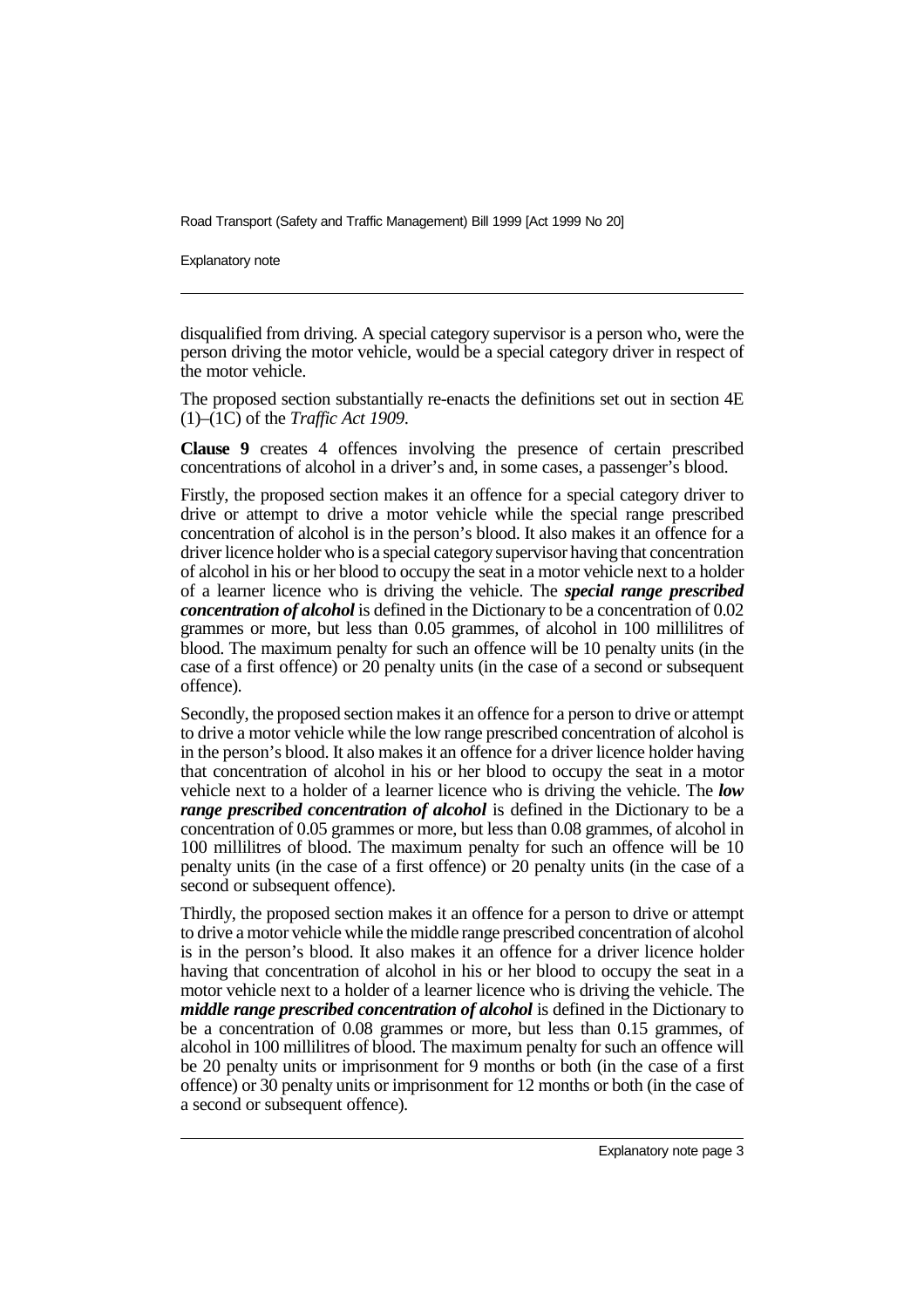Explanatory note

Finally, the proposed section makes it an offence for a person to drive or attempt to drive a motor vehicle while the high range prescribed concentration of alcohol is in the person's blood. It also makes it an offence for a driver licence holder having that concentration of alcohol in his or her blood to occupy the seat in a motor vehicle next to a holder of a learner licence who is driving the vehicle. The *high range prescribed concentration of alcohol* is defined in the Dictionary to be a concentration of 0.15 grammes or more of alcohol in 100 millilitres of blood. The maximum penalty for such an offence will be 30 penalty units or imprisonment for 18 months or both (in the case of a first offence) or 50 penalty units or imprisonment for 2 years or both (in the case of a second or subsequent offence).

The proposed section substantially re-enacts the provisions of section 4E (1D)–(1G) of the *Traffic Act 1909*.

**Clause 10** enables a court to convict a defendant who is charged with an offence under proposed section 9 with a lesser offence under that section if the more serious offence is not established and the less serious offence is established.

The proposed section substantially re-enacts the provisions of section 4E (1I)–(1JA) of the *Traffic Act 1909*.

**Clause 11** provides that a defendant cannot plead as a defence that he or she had a concentration of alcohol in his or her blood that was greater than the concentration of alcohol specified for the offence with which he or she is charged.

The proposed section substantially re-enacts the provisions of section 4E (1K) of the *Traffic Act 1909*.

### **Division 2 Offences involving driving under the influence of alcohol or other drug**

**Clause 12** makes it an offence for a person, while under the influence of alcohol or any other drug:

- (a) to drive a vehicle, or
- (b) to occupy the driving seat of a vehicle and attempt to put the vehicle in motion, or
- (c) to occupy the seat in or on a motor vehicle next to a holder of a learner licence who is driving the motor vehicle, but only where the person is the holder of a driver licence (other than a provisional licence or a learner licence).

The maximum penalty for the offences will be 20 penalty units (in the case of an offence referred to in paragraph (c) above), 20 penalty units or imprisonment for 9 months or both (in the case of a first offence referred to in paragraph (a) or (b)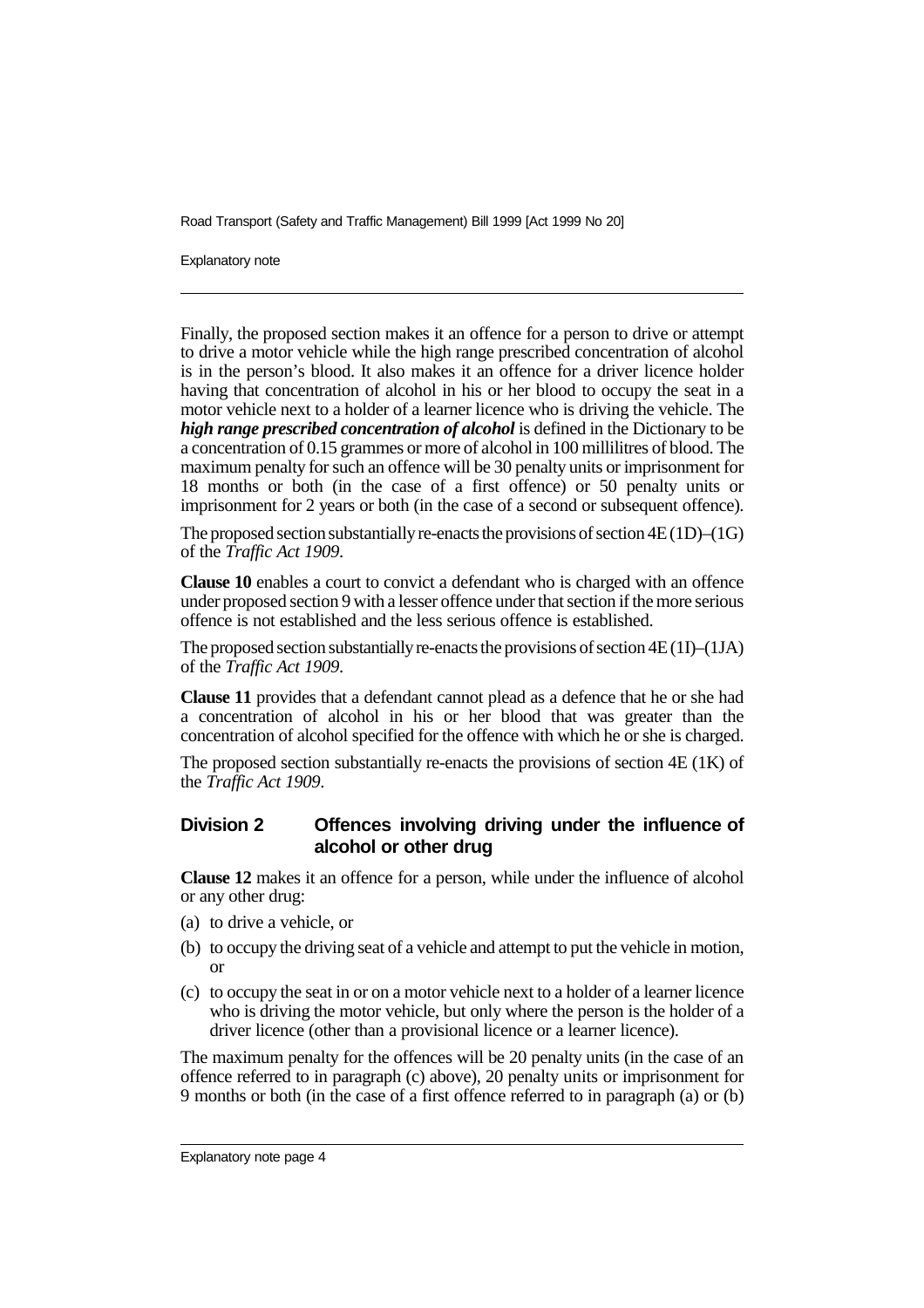Explanatory note

above) or 30 penalty units or imprisonment for 12 months or both (in the case of a second or subsequent offence referred to in paragraph (a) or (b) above).

The proposed section substantially re-enacts the provisions of section 5 (2) and (2A) of the *Traffic Act 1909*.

### **Division 3 Random breath testing and breath analysis**

**Clause 13** enables a police officer to conduct a random breath test of a person if the police officer has reasonable cause to suspect that the person is or was driving or attempting to drive a motor vehicle on a road or road related area or that the person was the holder of a driver licence sitting next to a learner driver. A failure to undergo a random breath test when required will be an offence for which the maximum penalty will be 10 penalty units.

The proposed section substantially re-enacts the provisions of section  $4E(2A)$ , (2B), (6) and (8) of the *Traffic Act 1909*.

**Clause 14** authorises a police officer to arrest and detain a person after a random breath test if the test indicates that the person had any one of certain prescribed concentrations of alcohol in his or her blood or if the person refuses to undergo a breath test.

The proposed section substantially re-enacts the provisions of section 4E (3) of the *Traffic Act 1909*.

**Clause 15** enables a police officer to require a person arrested under proposed section 14 to submit to a further breath analysis. A refusal or failure to do so will be an offence for which the maximum penalty will be 30 penalty units or imprisonment for 18 months or both (in the case of a first offence) or 50 penalty units or imprisonment for 2 years or both (in the case of a second or subsequent offence).

The proposed section substantially re-enacts the provisions of section 4E (4), (7), (8) and (10) of the *Traffic Act 1909*.

**Clause 16** makes it an offence for a person to wilfully alter the concentration of alcohol in his or her blood following a request for breath test or breath analysis. The maximum penalty for such an offence will be 30 penalty units or imprisonment for 18 months or both (in the case of a first offence) or 50 penalty units or imprisonment for 2 years or both (in the case of a second or subsequent offence).

The proposed section substantially re-enacts the provisions of section 4E (7) and (8) of the *Traffic Act 1909*.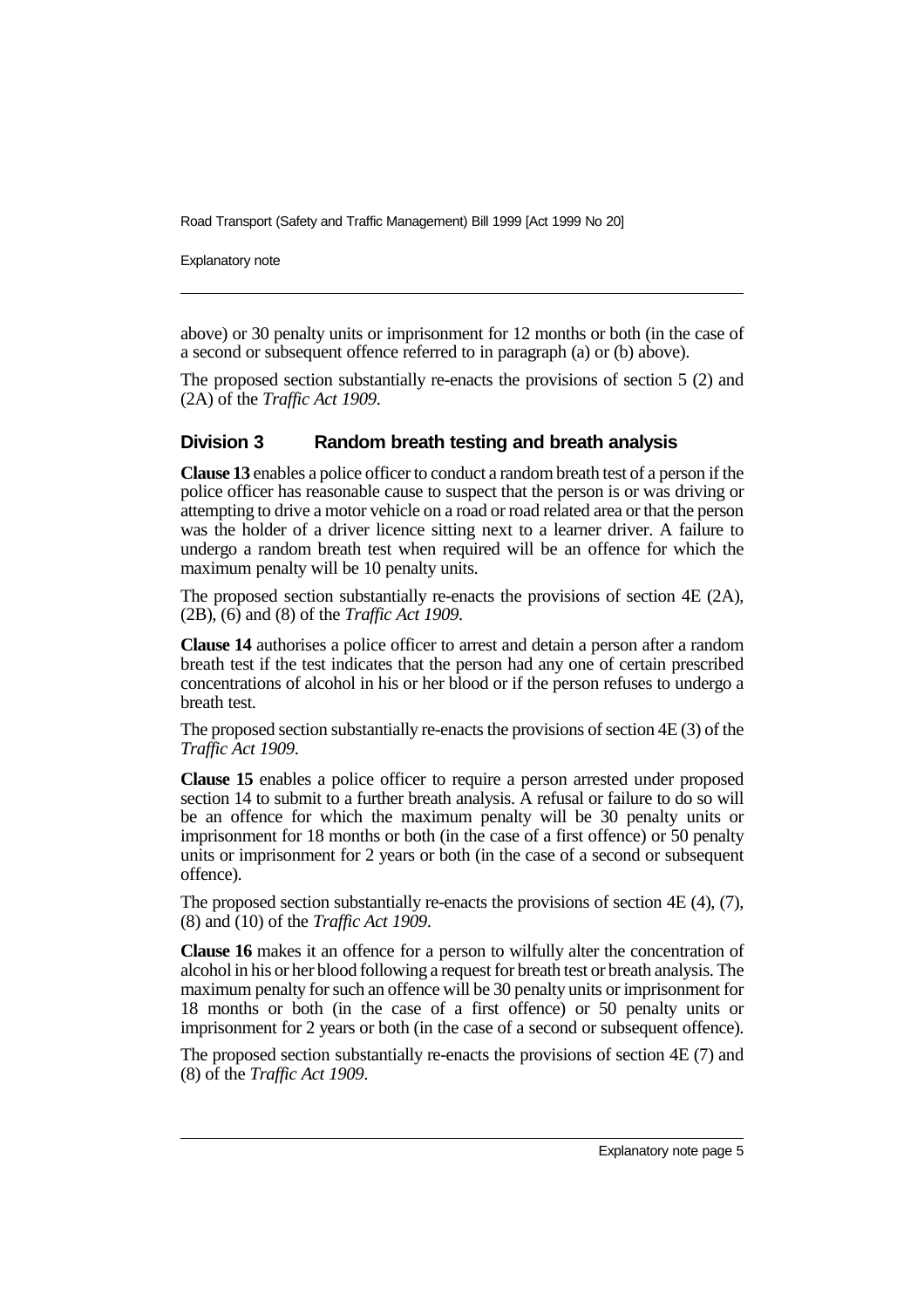Explanatory note

**Clause 17** specifies the circumstances when a breath test or breath analysis is not permissible.

The proposed section substantially re-enacts the provisions of section 4E (5) of the *Traffic Act 1909*.

**Clause 18** specifies the procedure to be followed when a person is required to submit to a breath analysis.

The proposed section substantially re-enacts the provisions of section 4E (9) of the *Traffic Act 1909*.

### **Division 4 Blood analysis following accidents**

**Clause 19** provides that a reference in the Division to *hospital* includes a reference to any premises, institution or establishment prescribed by the regulations as a hospital for the purposes of the Division.

The proposed section substantially re-enacts the provisions of section 4F (12) of the *Traffic Act 1909*.

**Clause 20** places a duty on a medical practitioner or nurse attending certain road accident patients at hospitals to take blood samples from such persons for analysis, whether with or without the patient's consent.

The proposed section substantially re-enacts the provisions of section  $4F(1)$ –(3) of the *Traffic Act 1909*.

**Clause 21** makes it an offence for a medical practitioner or nurse to fail to take a person's blood sample as required under the Division for which the maximum penalty will be 20 penalty units.

The proposed section substantially re-enacts the provisions of section 4F (4) and (5) of the *Traffic Act 1909*.

**Clause 22** makes it an offence for a person to hinder or obstruct a medical practitioner or nurse in attempting to take a sample of the blood of any other person in accordance with the Division for which the maximum penalty will be 20 penalty units.

It also makes it an offence for a person (other than a secondary participant) to prevent a medical practitioner or nurse from taking a sample of the person's blood in accordance with this Division or wilfully do anything to alter the concentration of alcohol in the person's blood (except at the direction or under the supervision of an appropriate health professional). The maximum penalty for such an offence will be 30 penalty units or imprisonment for 18 months or both (in the case of a first offence) or 50 penalty units or imprisonment for 2 years or both (in the case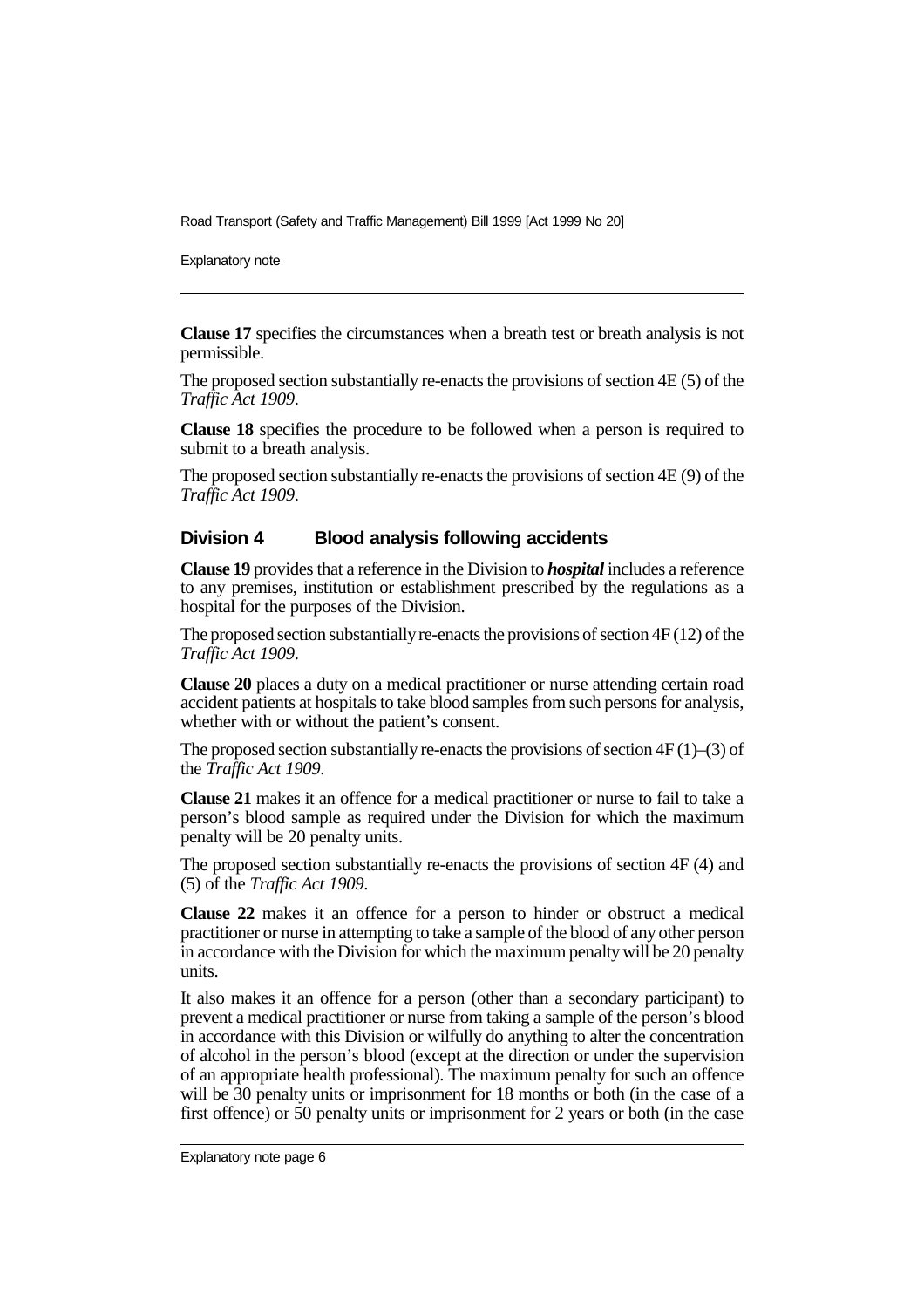Explanatory note

of a second or subsequent offence). A secondary participant will also commit a offence in such circumstances for which the maximum penalty will be 30 penalty units. A *secondary participant*, in relation to an accident, is any person involved in the accident who was a pedestrian or driving or riding a vehicle (other than a motor vehicle or a horse).

The proposed section substantially re-enacts the provisions of section 4F (6)–(7B) of the *Traffic Act 1909*.

**Clause 23** specifies the procedure to be followed in the analysis of samples of blood taken under the Division.

The proposed section substantially re-enacts the provisions of section  $4G(1)$ – $(6)$ of the *Traffic Act 1909*.

**Clause 24** enables a person who is supervised by a medical practitioner to perform the functions of the medical practitioner under the Division.

The proposed section substantially re-enacts the provisions of sections 4F (8) and 4G (7) of the *Traffic Act 1909*.

### **Division 5 Sobriety assessments and related drug analysis**

**Clause 25** enables a police officer to require a person to submit to an assessment of his or her sobriety in accordance with the directions of the officer if the person has undergone a breath test in accordance with Division 3 and the result of the test does not permit the person to be required to submit to a breath analysis.

The proposed section substantially re-enacts the provisions of section 5AA (1) and (2) of the *Traffic Act 1909*.

**Clause 26** enables a police officer to arrest and detain a person who refuses to submit to a sobriety assessment under the Division or whom a police officer, after the assessment has been made, reasonably believes is under the influence of a drug.

The proposed section substantially re-enacts the provisions of section 5AA (3) of the *Traffic Act 1909*.

**Clause 27** enables a police officer to require a person arrested under proposed section 26 to submit to a blood or urine test. It also specifies the procedure to be followed in the analysis of samples of blood or urine taken for analysis under the Division.

The proposed section substantially re-enacts the provisions of section 5AA (4) and (6)–(10) of the *Traffic Act 1909*.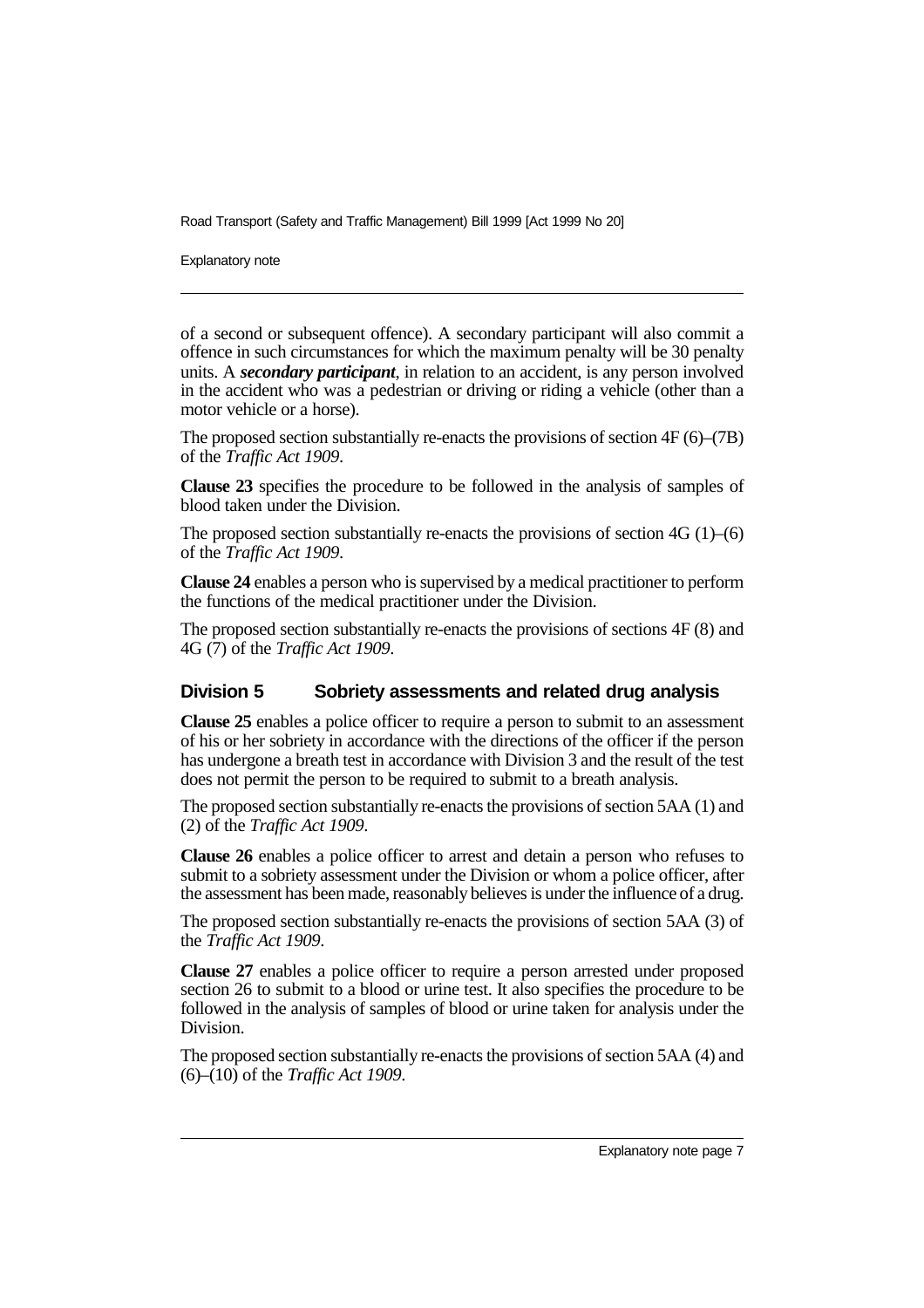Explanatory note

**Clause 28** specifies the circumstances when sobriety assessment and the taking of samples under the Division are not permissible.

The proposed section substantially re-enacts the provisions of section 5AA (5) of the *Traffic Act 1909*.

**Clause 29** provides for offences in respect of sobriety assessments and samples taken under the Division.

The proposed section makes it an offence for a person, when required by a police officer to submit to a sobriety assessment, to refuse or fail to submit to the assessment in accordance with the directions of the police officer. The maximum penalty for the offence will be 10 penalty units.

The proposed section also makes it an offence for a person to refuse or fail to submit to the taking of (or to provide) samples under the Division or to wilfully do anything to alter the amount of a drug in the person's blood or urine following a request for a sobriety assessment or sample. The maximum penalty for any such offence will be 30 penalty units or imprisonment for 18 months or both (in the case of a first offence) or 50 penalty units or imprisonment for 2 years or both (in the case of a second or subsequent offence).

The proposed section makes it an offence for a medical practitioner who is informed by a police officer in accordance with the Division that a sample is required to be taken for the purposes of this Division to fail to take the sample or to comply with procedural safeguards concerning the sample. The maximum penalty will be 20 penalty units.

Finally, the proposed section makes it an offence for a person to hinder or obstruct a medical practitioner in attempting to take a sample of the blood or urine of any other person in accordance with the Division for which the maximum penalty will be 20 penalty units.

The proposed section substantially re-enacts the provisions of section 5AC (1) (4) and (6)–(8) of the *Traffic Act 1909*.

### **Division 6 Prevention of vehicle use by drivers under influence of alcohol or other drug**

**Clause 30** authorises a police officer who is of the opinion that a person driving (or about to drive) a motor vehicle is under the influence of alcohol or any other drug to prohibit the person from driving, to require the person to hand over the ignition keys and to take such other steps as are necessary in order to immobilise or detain the vehicle.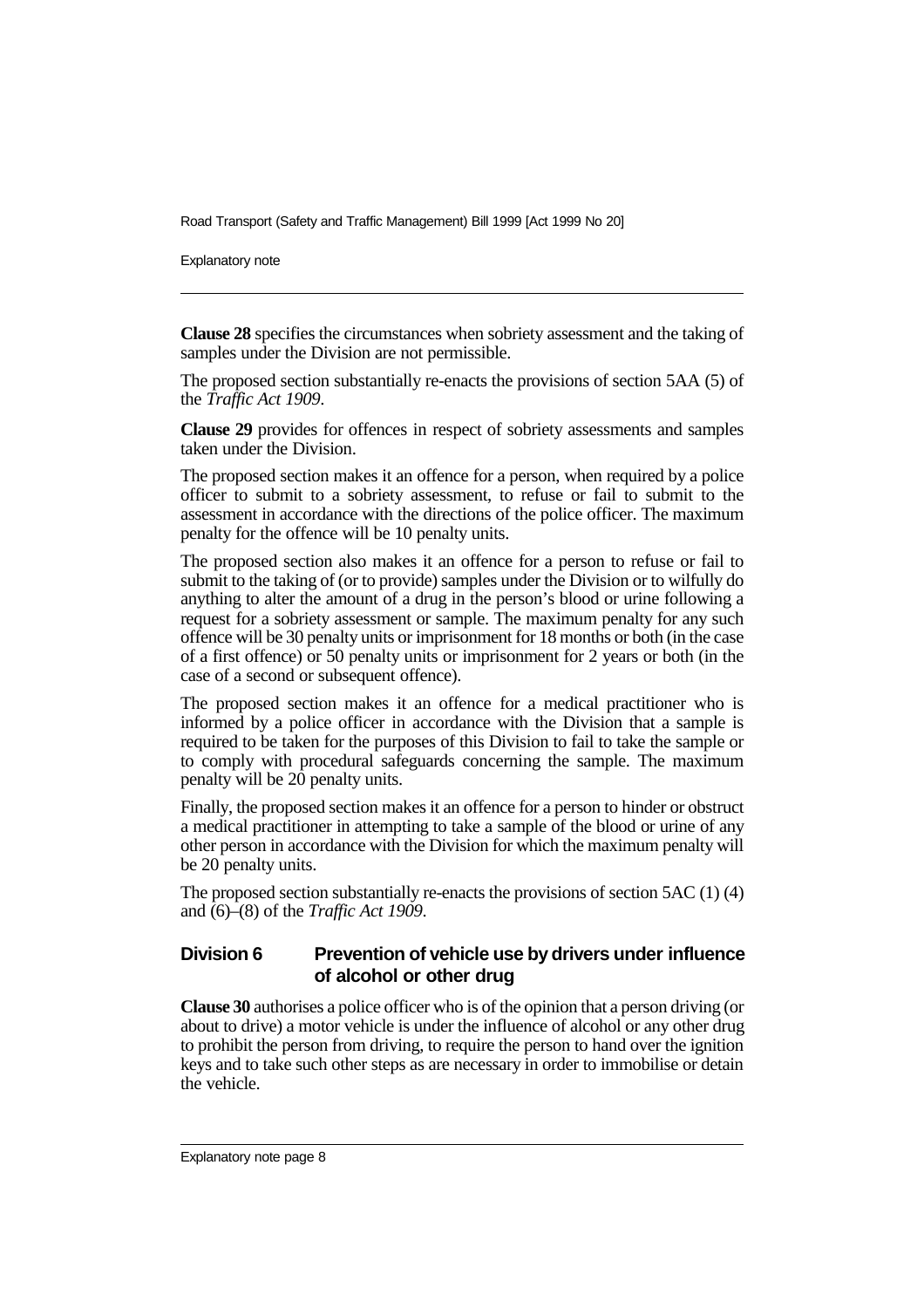Explanatory note

The proposed section also lays down a procedure for the return of the vehicle and ignition keys. It also makes it an offence for a person to contravene any prohibition or requirement made by a police officer or to attempt in any manner to obstruct a police officer in the exercise of any power conferred by the proposed section. The maximum penalty for any such offence will be 10 penalty units.

The proposed section substantially re-enacts the provisions of section 26A of the *Traffic Act 1909*.

**Clause 31** enables a police officer to take charge of and remove any vehicle in respect of which an offence under Division 1 or 2 has been committed to any convenient place for safe keeping. It also enables the court adjudicating to order the costs, charges and expenses of it to be paid by the offender if it is of the opinion that there was reasonable cause for any such taking charge, removal and safe keeping of the vehicle.

The proposed section substantially re-enacts the provisions of section 5A of the *Traffic Act 1909*.

### **Division 7 Evidentiary and other procedural matters**

**Clause 32** facilitates the admission into evidence in proceedings for an offence under proposed section 9 of the alcohol concentration in the defendant's breath or blood if the breath or blood analysis was made within 2 hours after the event that occasioned the analysis unless the defendant proves that the concentration of alcohol at the time was less than a certain amount.

The proposed section substantially re-enacts the provisions of sections 4E (11) and 4G (8) of the *Traffic Act 1909*.

**Clause 33** enables certificate evidence concerning the operation of a breath analysing instrument or procedures followed for a blood analysis to be used as evidence in proceedings for offences under proposed section 9.

The proposed section substantially re-enacts the provisions of sections 4E (12) and 4G (9)–(11A) of the *Traffic Act 1909*.

**Clause 34** facilitates the admission into evidence in proceedings for an offence under proposed section 12 of the presence and concentration of a drug revealed by an analysis of the defendant's blood or urine if the analysis was made within 2 hours after the event that occasioned the analysis unless the defendant proves the contrary.

The proposed section substantially re-enacts the provisions of section 5AB (1) of the *Traffic Act 1909*.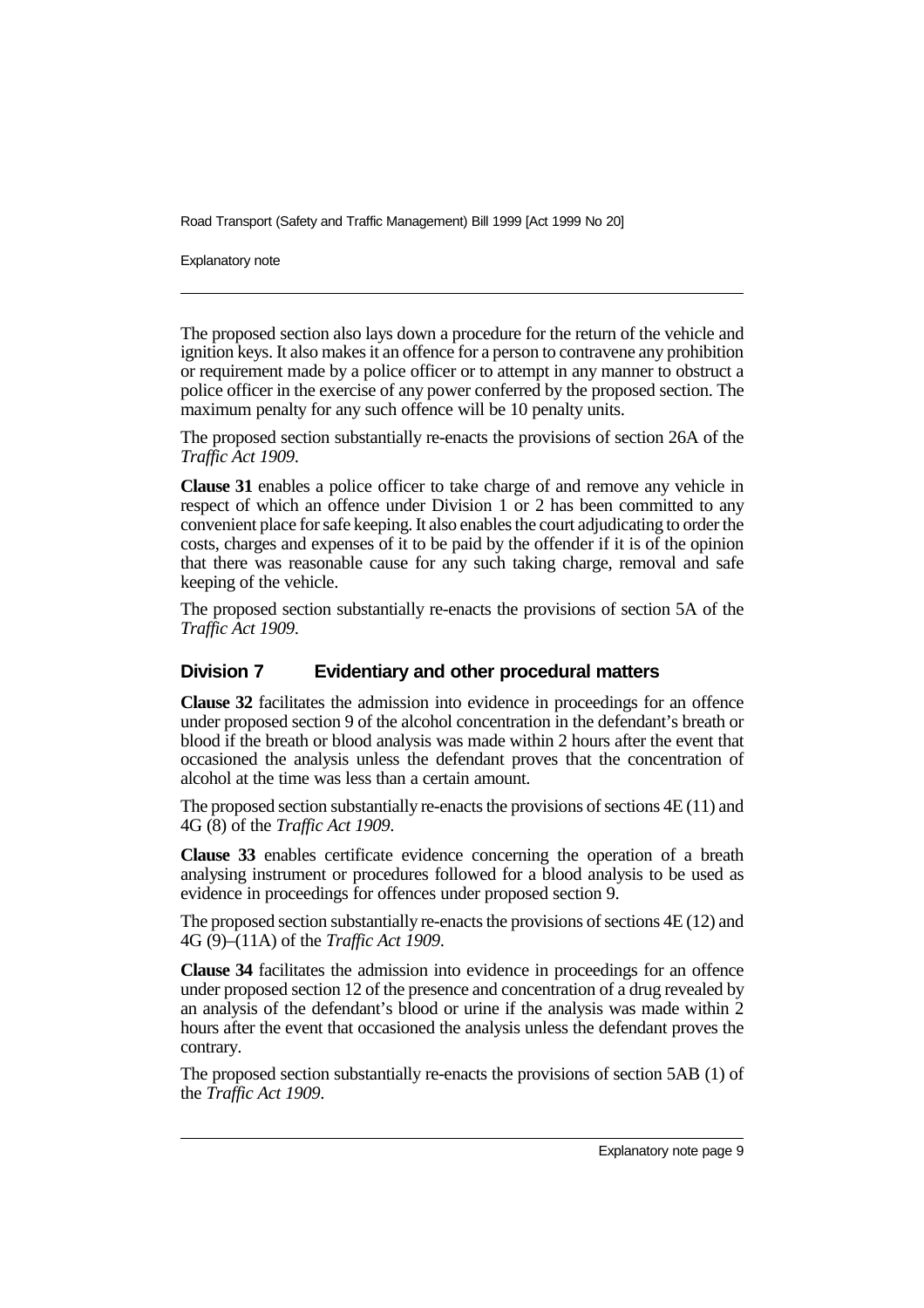Explanatory note

**Clause 35** enables certificate evidence concerning the procedures followed for a blood or urine analysis to be used as evidence in proceedings for offences under proposed section 12.

The proposed section substantially re-enacts the provisions of section 5AB (2)–(4A) of the *Traffic Act 1909*.

**Clause 36** facilitates the admission into evidence in proceedings for an alcohol or drug offence of certificate evidence concerning the concentration of alcohol or another drug found in a person's blood or urine after a blood or urine analysis undertaken for the purposes of the proposed Act. In particular, it allows a certificate to specify that the concentration was not less than a specified minimum.

The proposed section substantially re-enacts the provisions of section 17C of the *Traffic Act 1909*.

**Clause 37** limits the extent to which evidence of a breath test, breath analysis or blood or urine analysis under the Part and related facts is admissible in insurance cases to prove intoxication or drug use.

The proposed section substantially re-enacts the provisions of sections 4E (13), 4G (12) and (13) and 5AB (5) and (6) of the *Traffic Act 1909*.

**Clause 38** prevents a person convicted of certain kinds of alcohol or drug related offences under the proposed Act from being liable to be convicted of certain other offences relating to alcohol and other drug use.

The proposed section substantially re-enacts the provisions of sections 4E (14) and (15), 4F (9) and (10) and 5AC (5) of the *Traffic Act 1909*.

### **Division 8 Personal liability of sample takers**

**Clause 39** protects medical practitioners and nurses against civil and criminal liability for certain actions purported to be taken under the Part in good faith in relation to the taking of samples.

The proposed section substantially re-enacts and consolidates the provisions of section 4F (11) and 5AC (9) of the *Traffic Act 1909*.

# **Part 3 Speeding and other dangerous driving**

### **Division 1 Speeding and other dangerous driving offences**

**Clause 40** makes it an offence for a person to organise, promote or take part in certain races, speed record attempts, speed trials and competitive trials of vehicles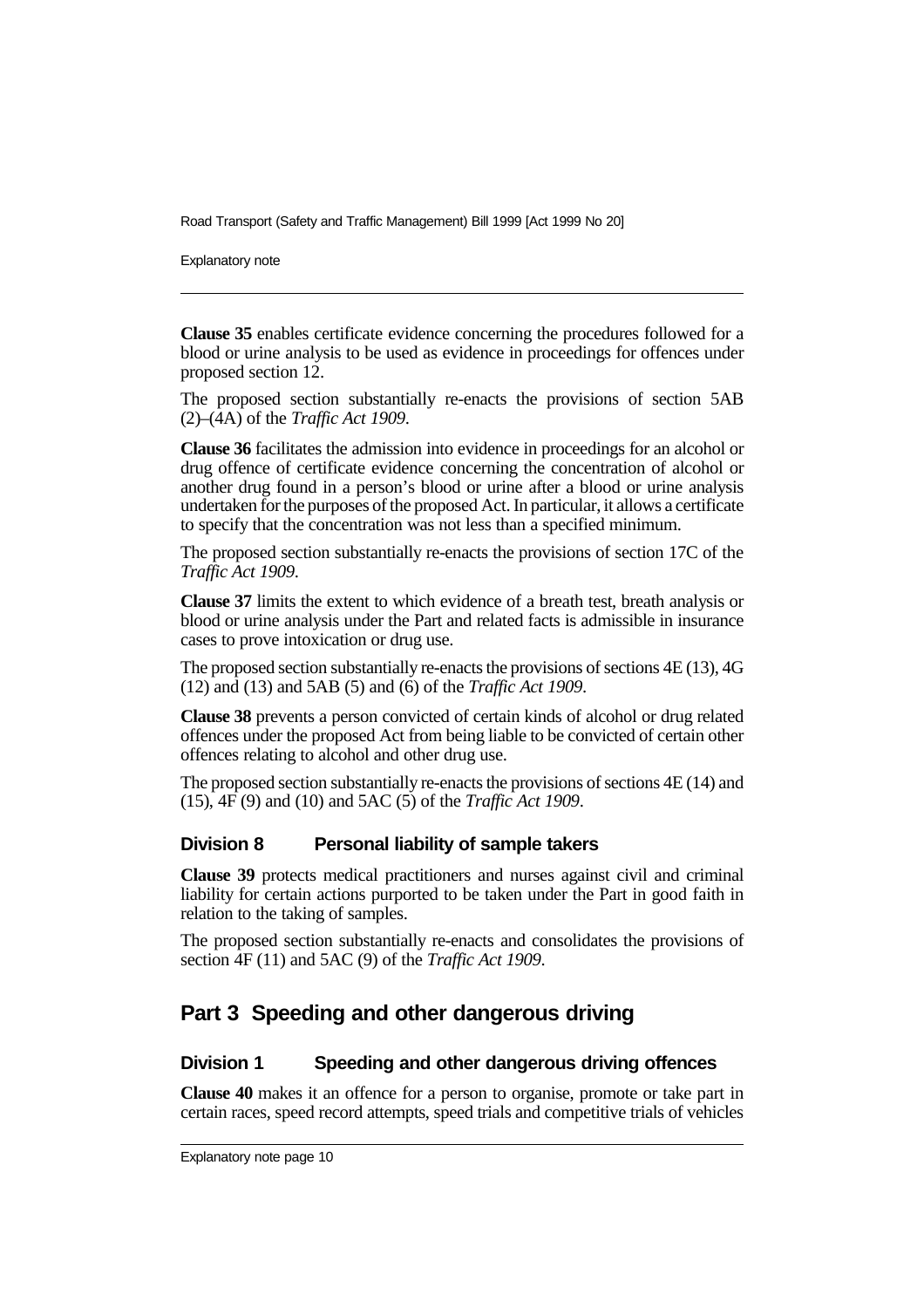Explanatory note

on roads or road related areas without the written approval of the Commissioner of Police. The maximum penalty for any such offence will be 20 penalty units.

The proposed section authorises the Commissioner of Police to grant (whether with or without conditions) or refuse such approval. A failure to comply with any condition imposed on any such approval will be an offence for which the maximum penalty will be 20 penalty units.

In addition to any monetary penalty, a person convicted of an offence under the proposed section will automatically be disqualified from holding a driver licence for 12 months, unless the court orders a shorter or longer period of disqualification.

The proposed section substantially re-enacts the provisions of section 4B of the *Traffic Act 1909*, except that appeals to the Local Court from approval decisions of the Commissioner will now be reviewable by the Administrative Decisions Tribunal under proposed section 48 (1) of the proposed *Road Transport (General) Act 1999*.

**Clause 41** makes it an offence for a person to operate a motor vehicle in a manner that causes it to lose traction against the road surface or otherwise in connection with activities prescribed by the regulations, for example organised street and illegal drag racing.

The proposed section substantially re-enacts the provisions of section 4BA of the *Traffic Act 1909*.

**Clause 42** makes it an offence for a person to drive a motor vehicle negligently on a road or road related area. The maximum penalties for such an offence will be:

- (a) if the driving occasions death—30 penalty units or imprisonment for 18 months or both (in the case of a first offence) or 50 penalty units or imprisonment for 2 years or both (in the case of a second or subsequent offence), or
- (b) if the driving occasions grievous bodily harm—20 penalty units or imprisonment for 9 months or both (in the case of a first offence) or 30 penalty units or imprisonment for 12 months or both (in the case of a second or subsequent offence), or
- (c) if the driving does not occasion death or grievous bodily harm—10 penalty units.

The proposed section also makes it an offence for a person to drive a motor vehicle furiously, recklessly or at a speed or in a manner dangerous to the public, on a road or road related area. The maximum penalty for such an offence will be 20 penalty units or imprisonment for 9 months or both (in the case of a first offence) or 30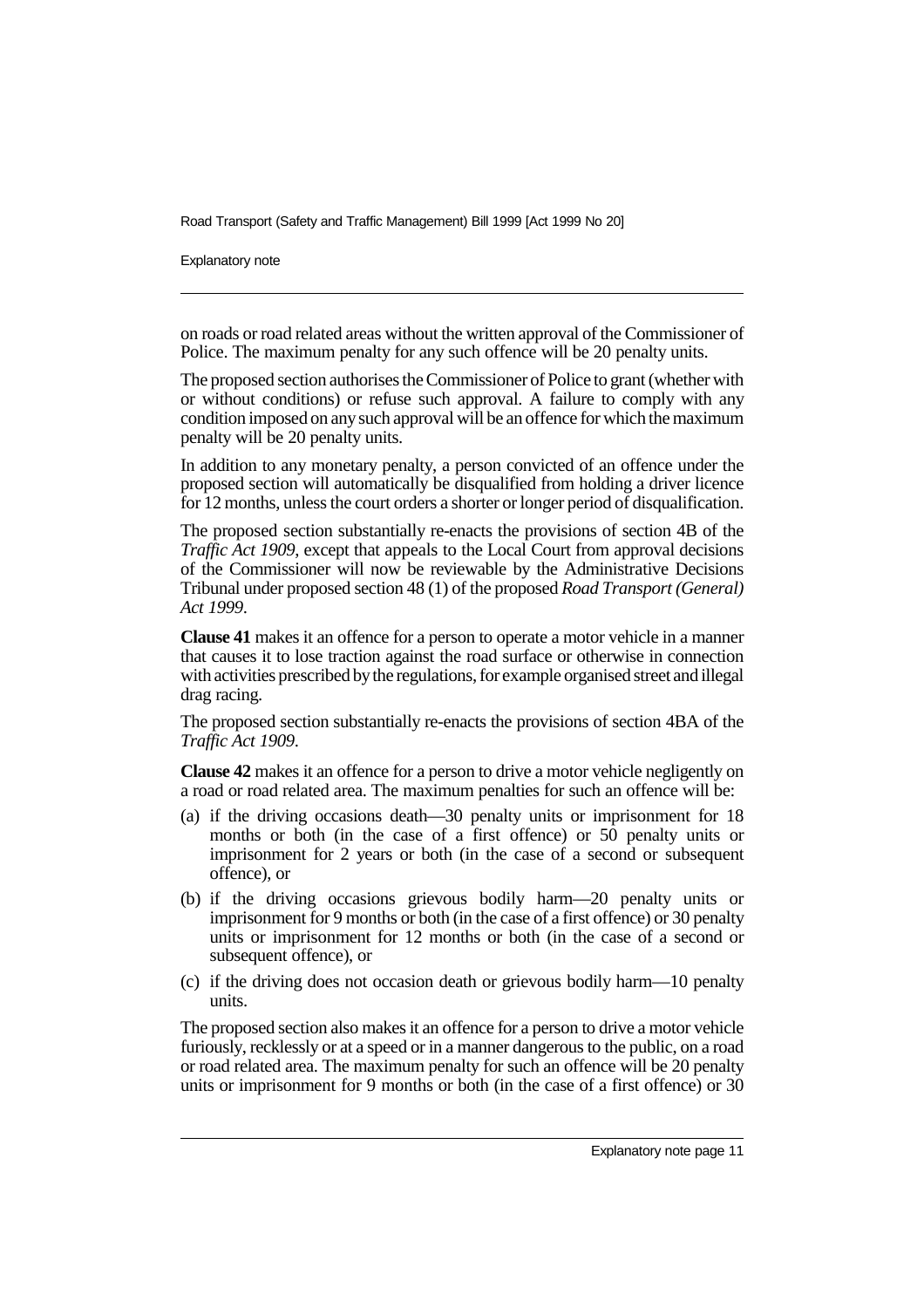Explanatory note

penalty units or imprisonment for 12 months or both (in the case of a second or subsequent offence).

The proposed section substantially re-enacts the provisions of section 4 of the *Traffic Act 1909*.

**Clause 43** makes it an offence for a person to drive a motor vehicle on a road or road related area in a manner that menaces another person with the intention of menacing that other person. The maximum penalty for the offence will be 30 penalty units or imprisonment for 18 months or both (in the case of a first offence) or 50 penalty units or imprisonment for 2 years or both (in the case of a second or subsequent offence).

The proposed section also makes it an offence for a person to drive a motor vehicle on a road or road related area in a manner that menaces another person where the person ought to have known that the other person might be menaced. The maximum penalty for that offence will be 20 penalty units or imprisonment for 12 months or both (in the case of a first offence) or 30 penalty units or imprisonment for 18 months or both (in the case of a second or subsequent offence).

The proposed section substantially re-enacts the provisions of section 4AA of the *Traffic Act 1909*.

#### **Division 2 Speed measurement**

**Clause 44** defines the expression *approved speed measuring device* to mean a device of a type approved by the Governor by order published in the Gazette as being designed to measure the speed at which a vehicle is travelling.

The proposed section substantially re-enacts the provisions of section 4AB (3) of the *Traffic Act 1909*, together with the definition of *approved speed measuring device* in section 2 (1) of that Act.

**Clause 45** defines the expression *approved camera recording device* to mean a device of a type approved by the Commissioner of Police by order published in the Gazette as being designed for attachment to an approved speed measuring device for the purpose of taking photographs of vehicles being driven in excess of speed limits and for recording on any such photograph:

- (a) the speed at which any such vehicle is travelling (as measured by the approved speed measuring device), and
- (b) the date on which the photograph is taken, and
- (c) the time and location at which the photograph is taken, and
- (d) the speed limit that, in accordance with the regulations, is applicable to the length of road or road related area at which the photograph is taken, and

Explanatory note page 12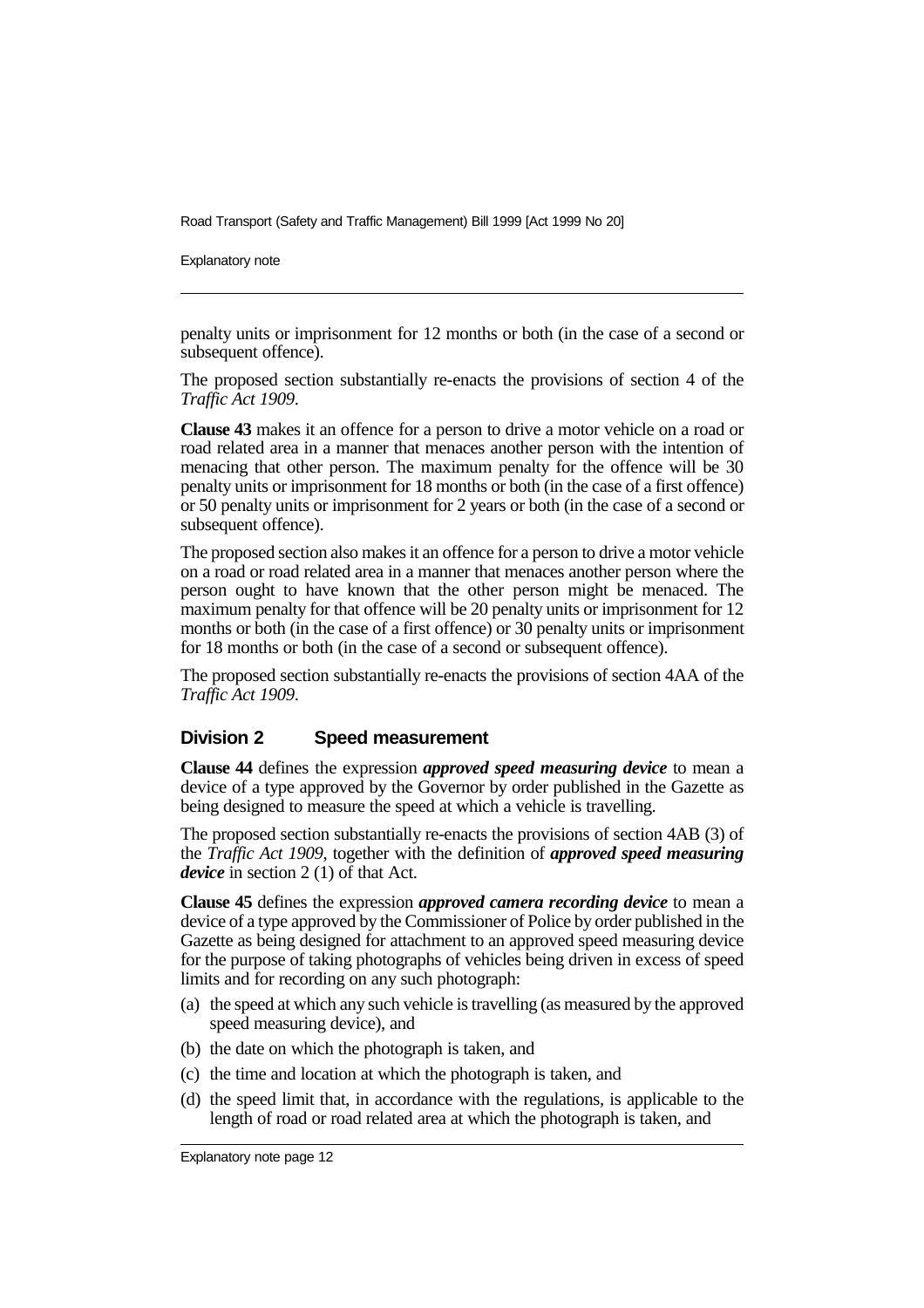Explanatory note

(e) the direction in which the vehicle is travelling (that is, towards or away from the device).

The proposed section substantially re-enacts the definition of *approved camera recording device* in section 2 (1) of the *Traffic Act 1909*.

**Clause 46** enables certificate evidence concerning the accuracy of a particular approved speed measuring device to be given in proceedings for an offence in which evidence is given of the measurement of speed obtained by use of the device.

The proposed section substantially re-enacts the provisions of section 4AB (1) and (2) of the *Traffic Act 1909*.

**Clause 47** facilitates the admission into evidence in proceedings for a speeding offence of the measurement of speed obtained by use of an approved speed measuring device and recorded by an approved camera recording device. It also enables certificate evidence to be given in respect of the operation of a particular approved camera recording device.

The proposed section substantially re-enacts the provisions of section 4AC of the *Traffic Act 1909*.

**Clause 48** creates a number of offences in respect of prohibited speed measuring evasion articles. The Dictionary defines a *prohibited speed measuring evasion article* to mean any device or substance that is designed, or apparently designed, to be fitted or applied to, or to be carried in, a motor vehicle or trailer for the purpose of detecting, interfering with, or reducing the effectiveness of, an approved speed measuring device, including a radar detecting device and a radar jamming device.

In particular, the proposed section makes it an offence for a person:

- (a) to sell, offer for sale or purchase a prohibited speed measuring evasion article, or
- (b) to drive a vehicle (or cause it to stand) with such an article on a road or road related area.

The responsible person for a vehicle that is driven (or caused to stand) with such an article on a road or road related area is also guilty of an offence, subject to certain defences. The maximum penalty for each of these offences will be 20 penalty units.

The proposed section substantially re-enacts the provisions of section 4AD of the *Traffic Act 1909*, except that references to the owner of a vehicle are replaced with references to the responsible person for the vehicle.

**Clause 49** enables police officers and officers authorised by the Authority to require a person in possession of a prohibited speed measuring evasion article or the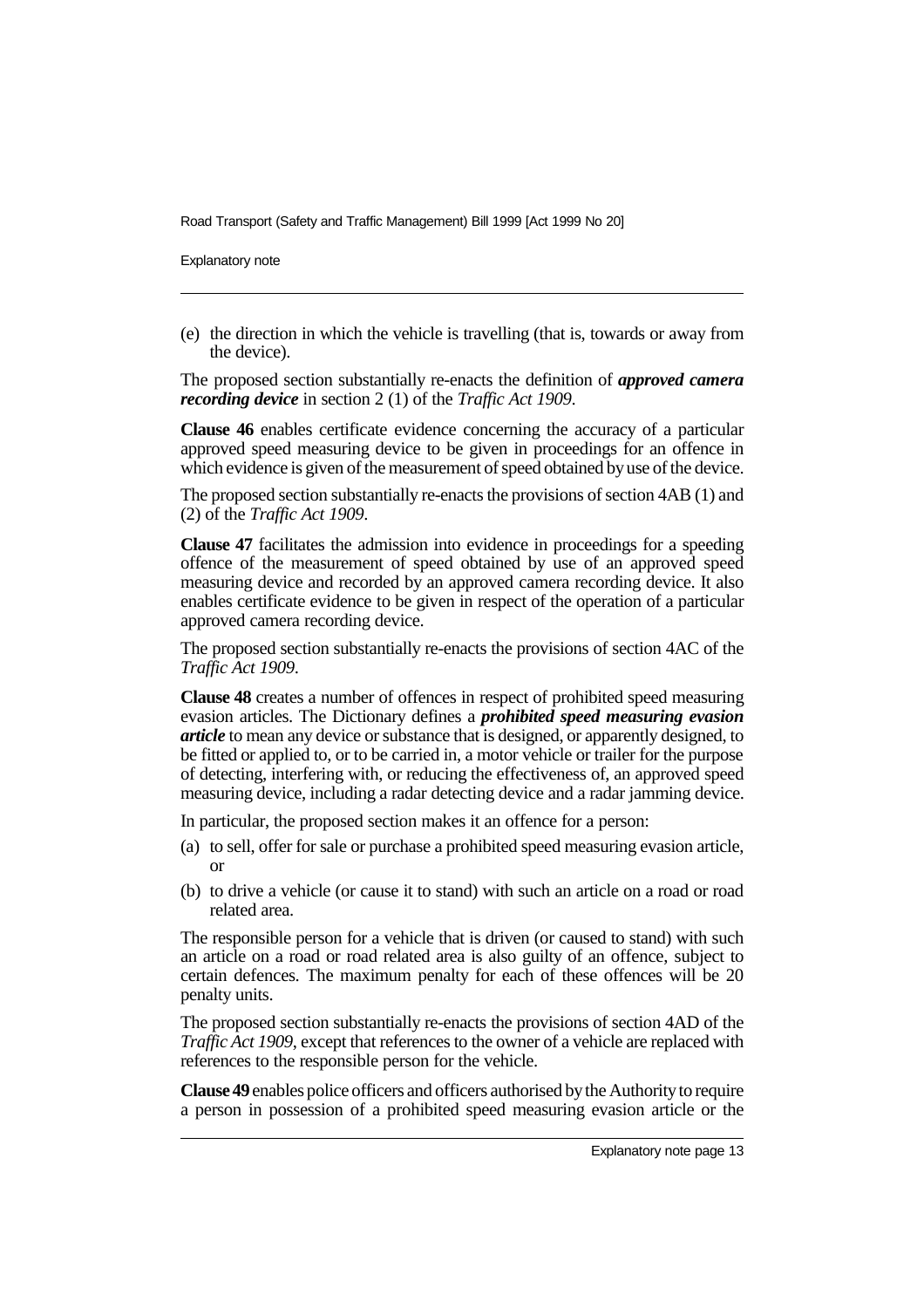Explanatory note

responsible person for the vehicle or trailer to which it is fitted or applied to remove or surrender it to the Commissioner of Police. A failure to do so will constitute an offence for which the maximum penalty is 20 penalty units. An article so surrendered is forfeited to the Crown and may be destroyed or otherwise disposed of at the direction of the Commissioner.

The proposed section substantially re-enacts the provisions of section 4AE of the *Traffic Act 1909*, except that references to the owner of a vehicle are replaced with references to the responsible person for the vehicle.

# **Part 4 Traffic control devices**

### **Division 1 Installation, display and removal of prescribed traffic control devices**

**Clause 50** defines expressions that are used in the Division. For instance, a *prescribed traffic control device* is a sign, signal, marking, structure or other device to direct or warn traffic on a road or road related area (or part of a road or road related area) that is prescribed by the regulations. A *traffic control authority* is the Authority, the Commissioner of Police or any other person (or person belonging to a class or description of persons) prescribed by the regulations.

**Clause 51** specifies the circumstances in which a person will, for the purposes of the Division, have appropriate authority to install or display (or to interfere with, alter or remove) a prescribed traffic control device.

**Clause 52** makes it an offence for a person, without appropriate authority, to install or display a prescribed traffic control device on, above or near a road or road related area or to interfere with, alter or remove any prescribed traffic control device installed or displayed on, above or near a road or road related area. It also makes it an offence for a person to install or display on, above or near a road or road related area any sign, signal, marking, structure or other device that might reasonably be mistaken to be a prescribed traffic control device. The maximum penalty for each offence will be 20 penalty units.

**Clause 53** authorises a traffic control authority (or a person authorised by any such authority) to direct a person who has installed or displayed a prescribed traffic control device without authority to remove it within a time specified by the authority when giving the direction. A failure to comply with the direction will be an offence for which the maximum penalty will be 20 penalty units. It also authorises a traffic control authority to remove, or cause to be removed, any such device itself.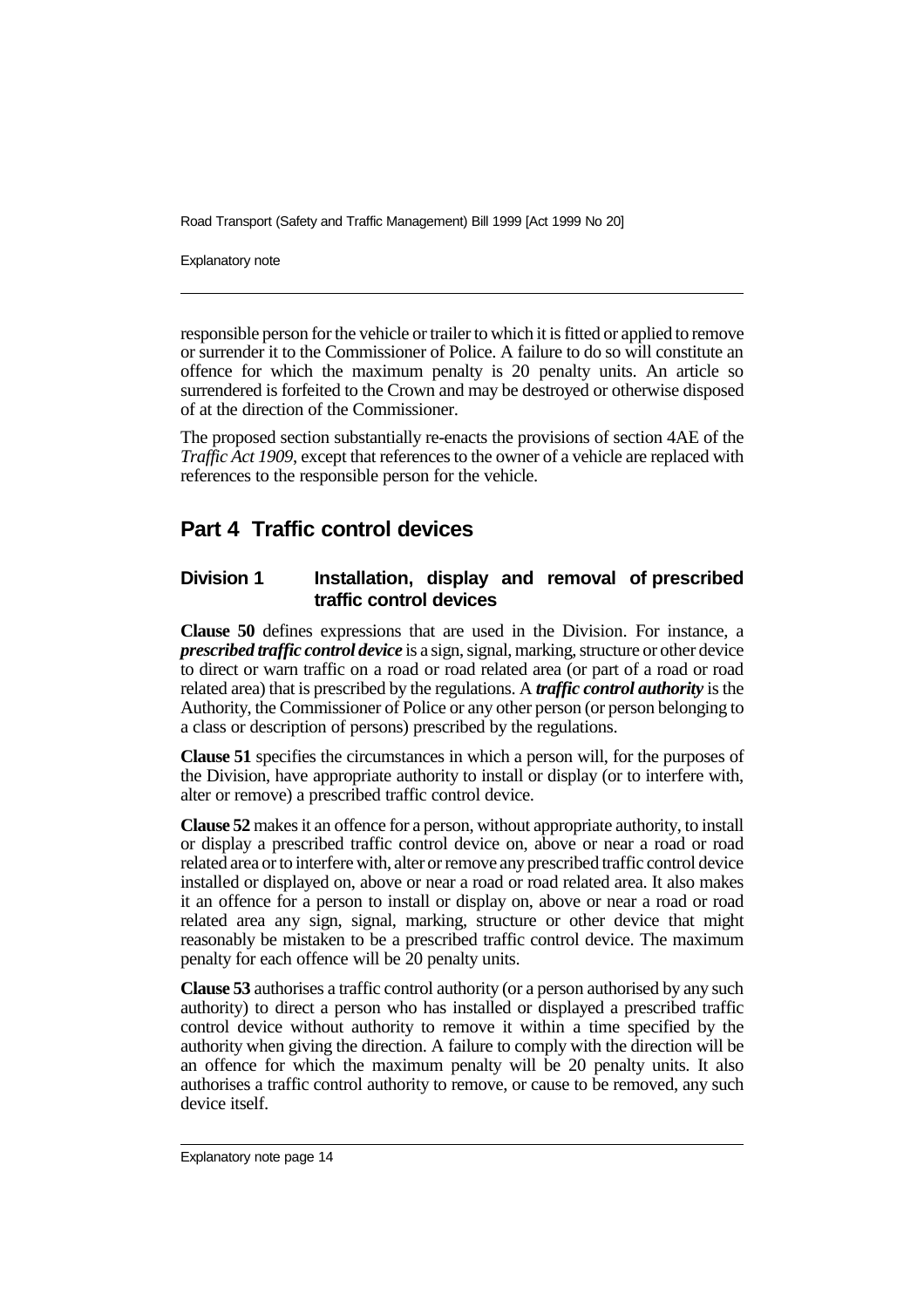Explanatory note

**Clause 54** enables a traffic control authority to recover as a debt in a court of competent jurisdiction the expenses it incurs in removing a device under proposed section 53 from the person who (without appropriate authority) installed or displayed it. It also enables a certificate issued on behalf of a traffic control authority by a person prescribed by the regulations that states that a specified amount represents the costs incurred by the authority to be used in court proceedings as evidence of the fact or facts so stated.

**Clause 55** provides that, in proceedings for an offence against the proposed Act or the regulations (other than an offence against proposed section 52 (1)), a prescribed traffic control device that is installed or displayed on, above or near a road or road related area is conclusively presumed to have been lawfully installed or displayed there under the proposed Act.

### **Division 2 Monitoring of traffic light offences**

**Clause 56** defines the expression *approved camera detection device* for the purposes of the proposed Act. An approved camera detection device is a device of a type approved by the Commissioner of Police by order published in the Gazette as being designed to take a photograph of a vehicle that is driven in contravention of a traffic light signal displaying a red circle or a red arrow and to record on the photograph:

- (a) the date on which the photograph is taken, and
- (b) the time and location at which the photograph is taken, and
- (c) the direction and lane in which the vehicle activating the camera is travelling, and
- (d) the interval during which the red circle or red arrow has been continuously displayed immediately before the photograph is taken.

The proposed section substantially re-enacts the definition of *approved camera detection device* in section 2 (1) of the *Traffic Act 1909*.

**Clause 57** facilitates the admission into evidence in proceedings for a traffic light offence of photographs taken by approved camera detection devices. It also enables certificate evidence to be given in respect of the operation of a particular approved camera detection device.

The proposed section substantially re-enacts the provisions of section 4DA of the *Traffic Act 1909*.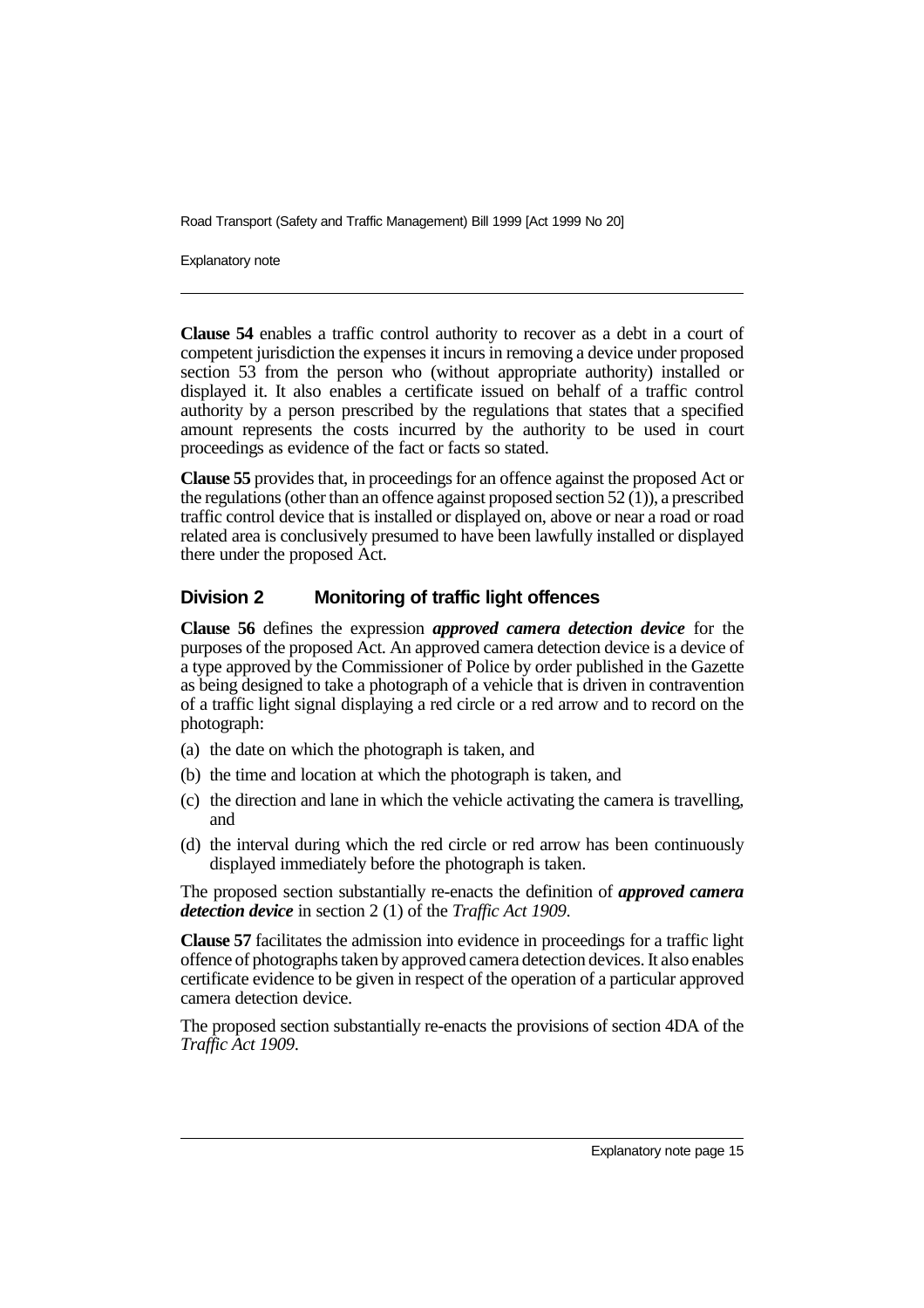Explanatory note

# **Part 5 Vehicle safety and accidents**

### **Division 1 Offences relating to unsafe loads**

**Clause 58** creates offences relating to unsafe loads on motor vehicles and trailers. A person will be guilty of an offence if the person:

- (a) drives or stands, or causes or permits to be driven or stood, a motor vehicle or trailer on a road or road related area, where the person knows or reasonably ought to know that the vehicle or trailer is loaded unsafely and death or personal injury to a person, or damage to property, occurs because it is loaded unsafely, or
- (b) is the responsible person for a motor vehicle or trailer that is driven or stood on a road or road related area while loaded unsafely, where the person knows or reasonably ought to know that the motor vehicle or trailer is loaded unsafely and death or personal injury to a person, or damage to property, occurs because it is loaded unsafely, or
- (c) is a director of, or a person concerned in the management of, a corporation that is the responsible person for a motor vehicle or trailer that is driven or stood on a road or road related area while loaded unsafely, where the person knows or reasonably ought to know that the motor vehicle or trailer is loaded unsafely and death or personal injury to a person, or damage to property, occurs because it is loaded unsafely.

The maximum penalty for the offence will be 50 penalty units or imprisonment for 12 months, or both, in the case of an individual or 100 penalty units in the case of a corporation. It will be a defence to an offence under the proposed section if a person proves that the person was not in a position to prevent the motor vehicle or trailer from being driven or stood on a road or road related area while loaded unsafely.

The proposed section substantially re-enacts the provisions of section 8C of the *Traffic Act 1909*, except that references to the owner of a vehicle are replaced with references to the responsible person for the vehicle.

### **Division 2 Monitoring of heavy vehicles and vehicles carrying dangerous goods**

The Division substantially re-enacts the provisions of Part 3A of the *Traffic Act 1909*, except that references to the owner of a vehicle are replaced with references to the responsible person for the vehicle.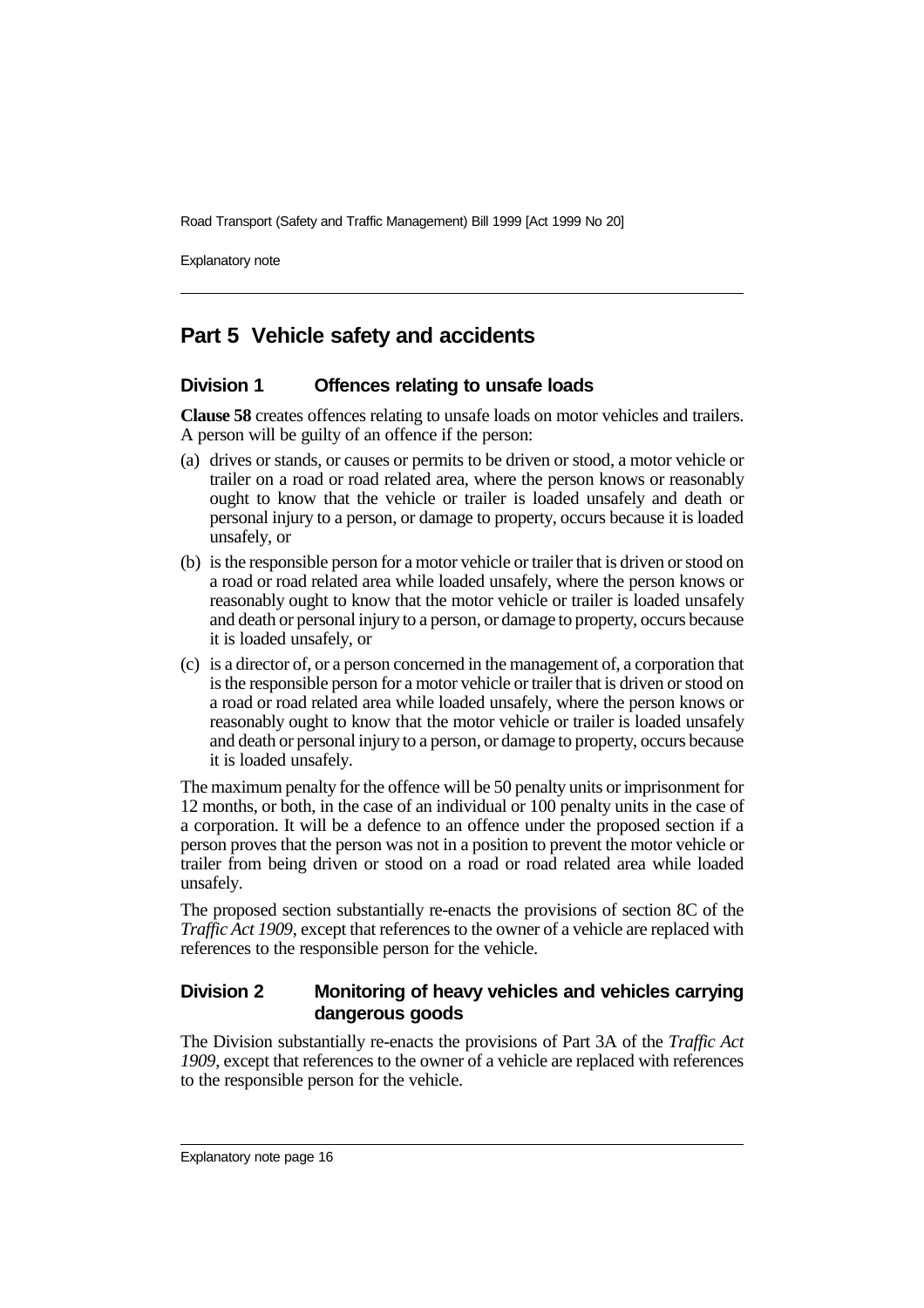Explanatory note

**Clause 59** defines expressions for the purposes of the Division. For instance, a *monitoring device* is a device that automatically produces particulars of time, speed and distance for inclusion in a vehicle movement record for a vehicle. A *vehicle movement record* is a record of each length of time for which a vehicle is driven and the speeds at which, and distances for which, it is driven, together with other particulars relating to the vehicle and the journey being made in it.

**Clause 60** provides that the Division will apply to coaches and heavy motor vehicles of a kind prescribed by the regulations and also to vehicles carrying dangerous loads. The Division will apply to vehicles and drivers from other States and Territories as well as those from New South Wales.

**Clause 61** requires monitoring devices in working order to be correctly fitted to vehicles to which the Division applies. Failure to observe this requirement is an offence by the responsible person for the vehicle for which the maximum penalty will be 50 penalty units.

**Clause 62** requires the responsible person for the vehicle to preserve vehicle movement records. The records must be kept for at least 12 months. Failure to observe this requirement is an offence by the responsible person for the vehicle for which the maximum penalty will be 50 penalty units.

**Clause 63** requires a vehicle movement record to be carried by the driver. The record has to show times, speeds, distances and other particulars of driving in New South Wales and elsewhere during the preceding 14 days. Failure to observe this requirement is an offence by both the driver and the responsible person for the vehicle for which the maximum penalty will be 50 penalty units.

**Clause 64** enables roadside inspection of monitoring devices by police, and of journey records and log book records by authorised officers of the Authority and authorised inspectors under the *Dangerous Goods Act 1975*. Drivers of relevant vehicles may be stopped at random for the purpose of these inspections.

**Clause 65** allows police to seize a monitoring device (and records contained in it) following a fatal accident involving a truck, bus or other vehicle required to be fitted with one, or if the mechanism appears to have been tampered with, or if the driver has committed a major traffic offence. In addition, police and officers of the Authority are authorised to seize records relating to the driving of the vehicle if the records appear to have been fraudulently compiled or to relate to another vehicle or to belong to another driver.

**Clause 66** requires responsible persons for vehicles to produce vehicle movement records to the Authority on demand. Failure to do so is an offence for which the maximum penalty will be 50 penalty units.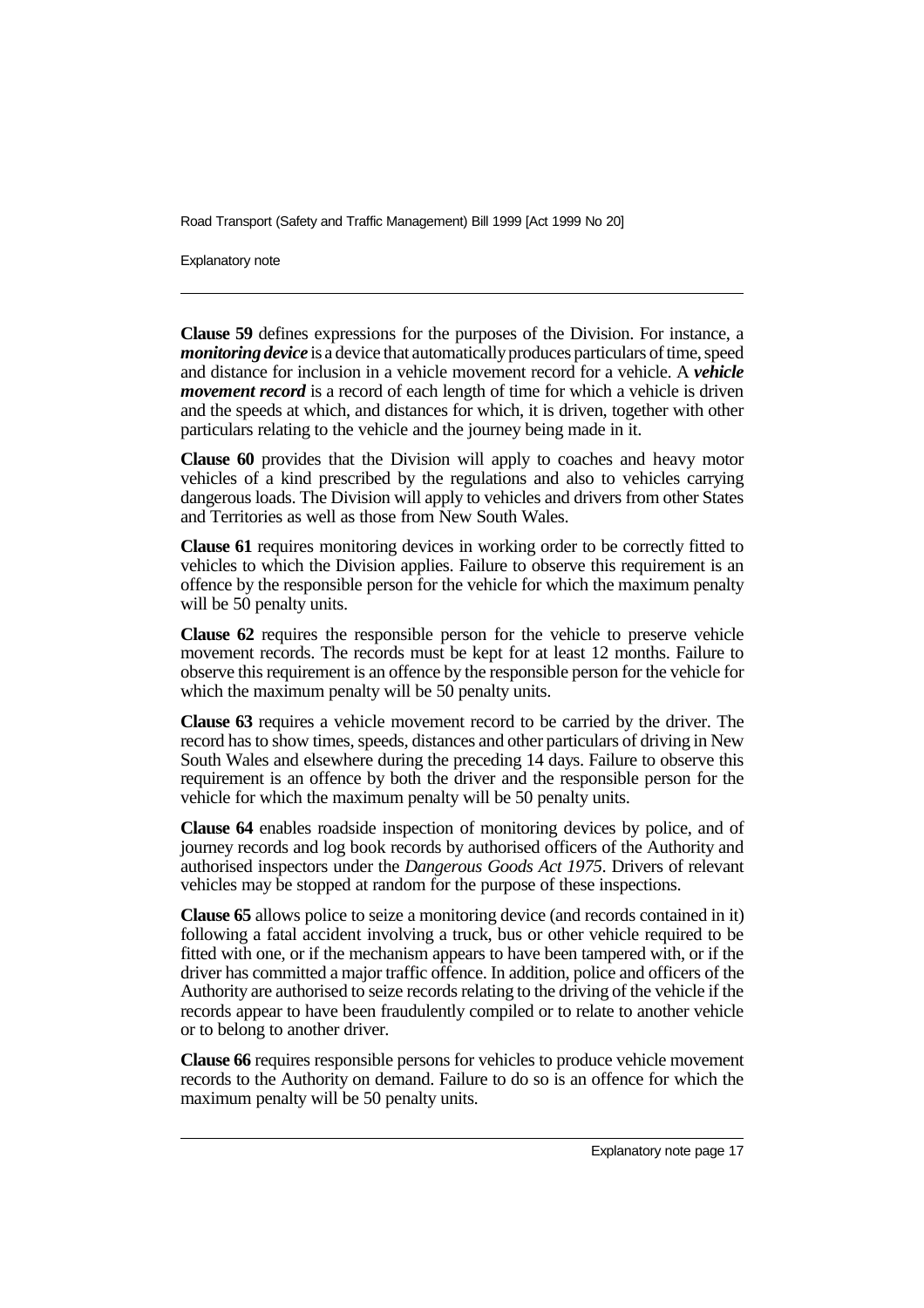Explanatory note

**Clause 67** makes it an offence to tamper with a monitoring device or vehicle movement record. The maximum penalty for either of these offences will be 50 penalty units. The proposed section also makes explicit the power of the Authority to cancel the driver licence of a person who commits either of these offences.

**Clause 68** enables persons or vehicles to be exempted by the Authority from the operation of any of the provisions of the Division.

**Clause 69** provides that a vehicle movement record is not admissible in any criminal proceedings except proceedings for an offence concerning tampering with a monitoring device or vehicle movement record or for a major offence.

### **Division 3 Duties of participants and others involved in road accidents**

**Clause 70** makes it an offence for a driver or rider who is involved in an accident that causes death or injury to another person knowingly to fail to stop and give assistance. The maximum penalty for the offence is 30 penalty units or imprisonment for 18 months or both (in the case of a first offence) or 50 penalty units or imprisonment for 2 years or both (in the case of a second or subsequent offence).

The proposed section substantially re-enacts the provisions of section 8 (1) of the *Traffic Act 1909*.

## **Part 6 Miscellaneous**

**Clause 71** enables the Governor to make regulations for the purposes of the proposed Act.

In particular, it enables the regulations to apply, adopt or incorporate, whether wholly or in part or with or without modifications, publications of the National Road Transport Commission that have been approved (whether before or after the commencement of the proposed section) by the Australian Transport Council or any other publication (including any Act or regulation of the Commonwealth, a Territory or another State), either as published or as in force from time to time. Both the National Road Transport Commission and the Australian Transport Council are institutions that have functions under the *National Road Transport Commission Act 1991* of the Commonwealth (and under intergovernmental agreements scheduled to that Act) in relation to the development of uniform national road laws.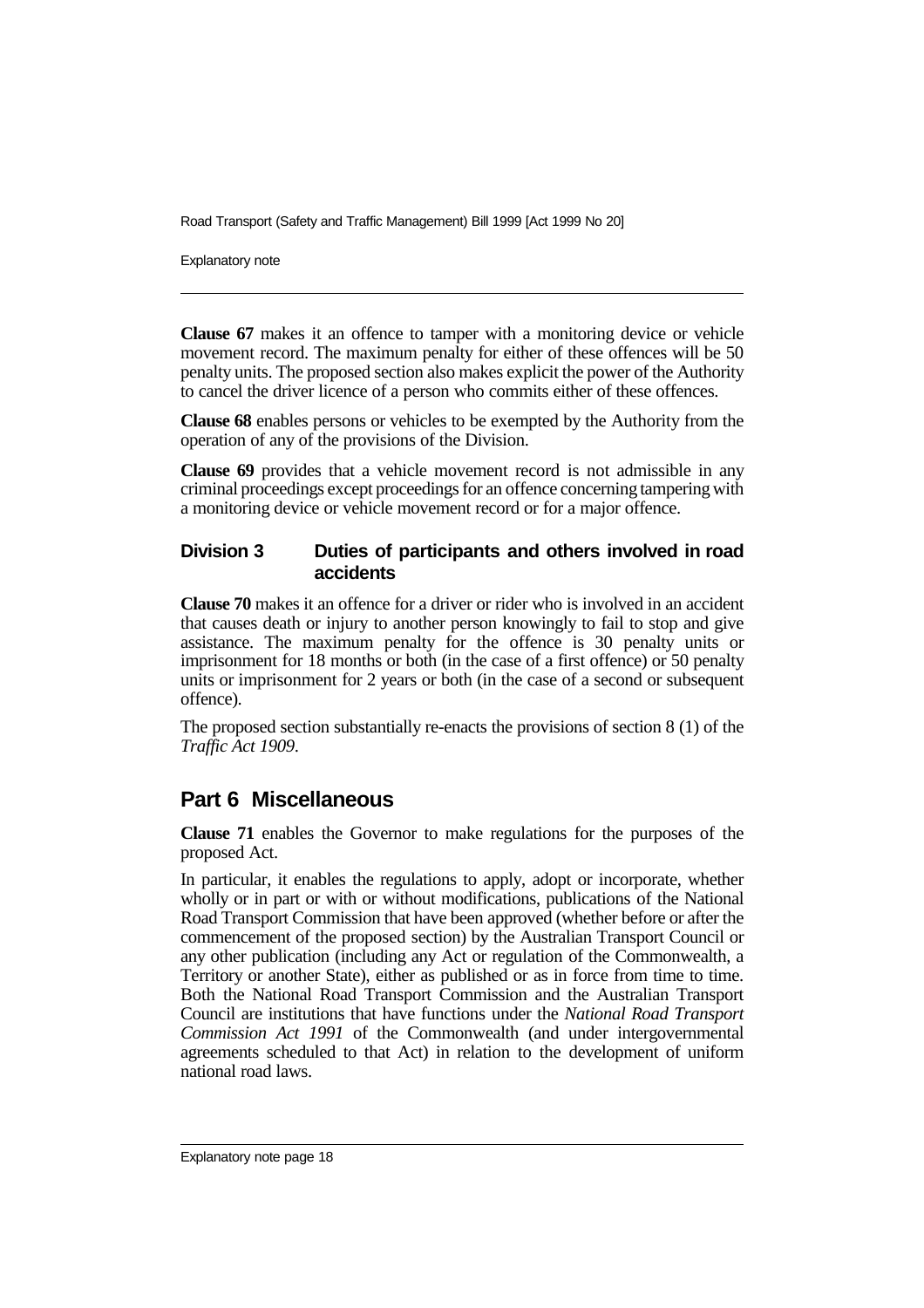Explanatory note

**Clause 72** enables the regulations to exempt (or authorise the Authority to exempt) certain vehicles, persons or animals from the operation of the proposed Act or regulations (or specified provisions of the proposed Act or regulations).

**Clause 73** authorises the use of blood samples provided in accordance with Division 4 of Part 2 (and any saliva samples obtained at the same time) for the purposes of research into road safety. The results of such research cannot be used as evidence of the presence of any drug in the blood or saliva of a person. It will also be an offence (punishable by a maximum penalty of 20 penalty units) for a researcher to carry out such research in a way that identifies the sample provider.

The proposed section substantially re-enacts the provisions of section 17B of the *Traffic Act 1909*, except that the maximum penalty for the offence has been increased from 5 penalty units to 20 penalty units.

**Clause 74** enables a police officer to close a road or road related area to traffic during any temporary obstruction or danger to traffic or for any other temporary purpose. It also enables a police officer to prevent the traffic of any vehicles, persons or animals on any road or road related area closed under the proposed section or under the authority of another Act. It will be an offence for a person to fail (without reasonable excuse) to obey a direction given by a police officer under the proposed section for which the maximum penalty will be 20 penalty units.

The proposed section substantially re-enacts the provisions of section 23 of the *Traffic Act 1909*, subject to the following changes:

- (a) it makes clear that police officers may prevent the traffic of any vehicle, person or animal rather than only vehicles and horses,
- (b) the maximum penalty for the offence has been increased from 2 penalty units to 20 penalty units.

**Clause 75** enables authorised officers to remove broken down vehicles and other obstructions such as spilt loads from roads and road related areas. It also allows the removal of building skips and other containers used for transporting materials or refuse. The expense of any such removal is recoverable as debt in a court of competent jurisdiction by the appropriate roads authority from the person responsible.

The proposed section substantially re-enacts the provisions of section 25 of the *Traffic Act 1909*.

**Clause 76** enables authorised officers to remove illegally parked vehicles from places (or classes of places) prescribed by the regulations. The responsible person for the vehicle will be liable for the cost of the removal, which is to be set at an amount prescribed by the regulations (subject to certain exceptions). A failure to